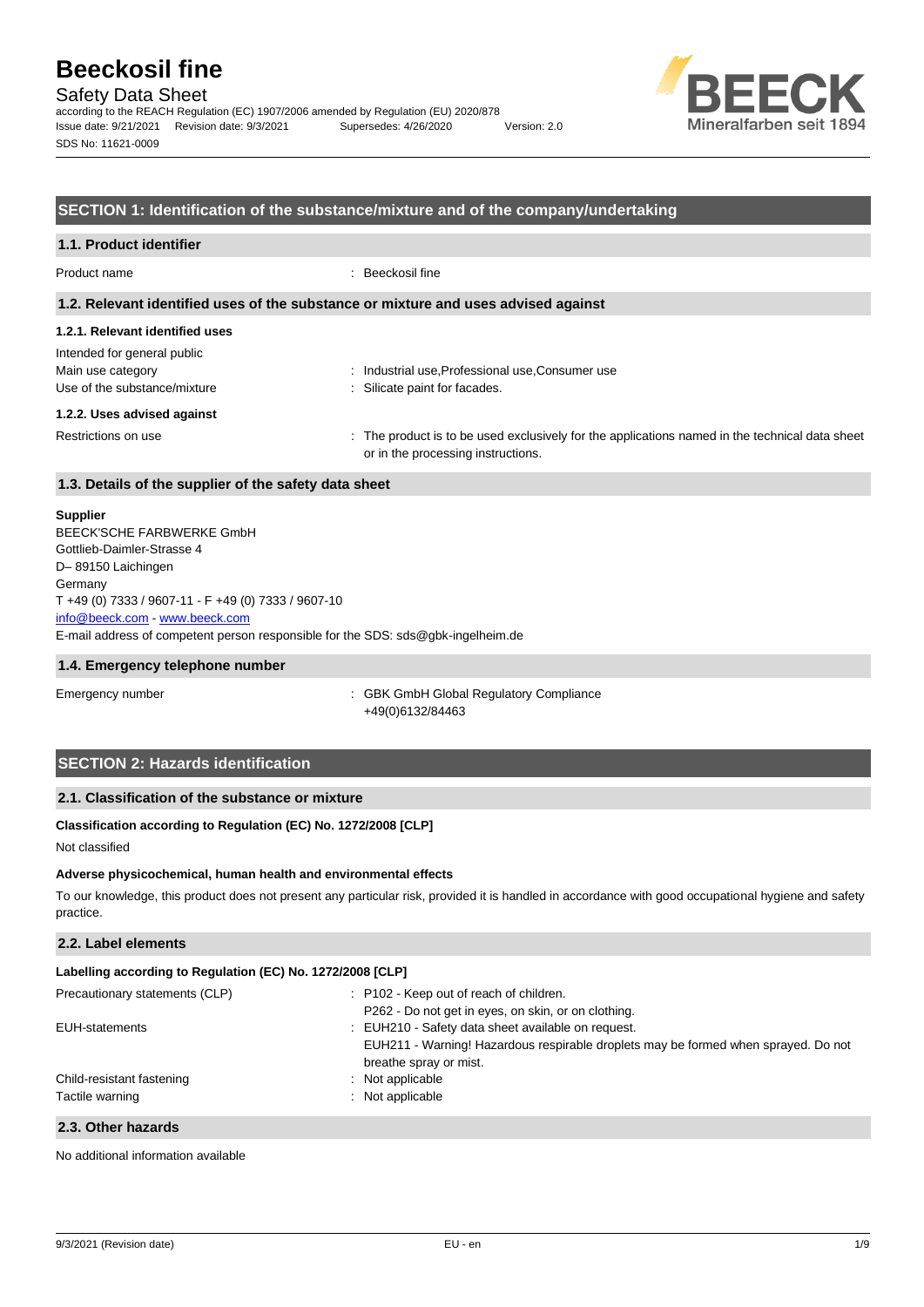## Safety Data Sheet

according to the REACH Regulation (EC) 1907/2006 amended by Regulation (EU) 2020/878 SDS No: 11621-0009



## **SECTION 3: Composition/information on ingredients**

## **3.1. Substances**

Not applicable

## **3.2. Mixtures**

| <b>Name</b>      | <b>Product identifier</b>  | %                | <b>Classification according to</b><br><b>Regulation (EC) No. 1272/2008</b><br>[CLP] |
|------------------|----------------------------|------------------|-------------------------------------------------------------------------------------|
| Titanium dioxide | CAS-No.: 13463-67-7        | $\geq 10 - < 15$ | Carc. 2, H351                                                                       |
| (Note 10)        | EC-No.: 236-675-5          |                  |                                                                                     |
|                  | EC Index-No.: 022-006-00-2 |                  |                                                                                     |
|                  | REACH-no: 01-2119489379-   |                  |                                                                                     |
|                  | 17                         |                  |                                                                                     |

Note 10 : The classification as a carcinogen by inhalation applies only to mixtures in powder form containing 1 % or more of titanium dioxide which is in the form of or incorporated in particles with aerodynamic diameter  $\leq 10$  µm. Full text of H- and EUH-statements: see section 16

## **SECTION 4: First aid measures**

## **4.1. Description of first aid measures**

| First-aid measures after inhalation   | Remove person to fresh air and keep comfortable for breathing. |
|---------------------------------------|----------------------------------------------------------------|
| First-aid measures after skin contact | : Wash skin with plenty of water.                              |
| First-aid measures after eye contact  | : Rinse eyes with water as a precaution.                       |
| First-aid measures after ingestion    | : Call a poison center or a doctor if you feel unwell.         |

## **4.2. Most important symptoms and effects, both acute and delayed**

No additional information available

## **4.3. Indication of any immediate medical attention and special treatment needed**

Treat symptomatically.

| <b>SECTION 5: Firefighting measures</b>                                         |                                                                                                                                             |  |  |  |
|---------------------------------------------------------------------------------|---------------------------------------------------------------------------------------------------------------------------------------------|--|--|--|
| 5.1. Extinguishing media                                                        |                                                                                                                                             |  |  |  |
| Suitable extinguishing media                                                    | Water spray. Dry powder. Foam. Carbon dioxide.<br>÷                                                                                         |  |  |  |
| 5.2. Special hazards arising from the substance or mixture                      |                                                                                                                                             |  |  |  |
| Hazardous decomposition products in case of fire : Toxic fumes may be released. |                                                                                                                                             |  |  |  |
| 5.3. Advice for firefighters                                                    |                                                                                                                                             |  |  |  |
| Protection during firefighting                                                  | : Do not attempt to take action without suitable protective equipment. Self-contained<br>breathing apparatus. Complete protective clothing. |  |  |  |

## **SECTION 6: Accidental release measures**

## **6.1. Personal precautions, protective equipment and emergency procedures**

#### **6.1.1. For non-emergency personnel**

Emergency procedures in the spillage area.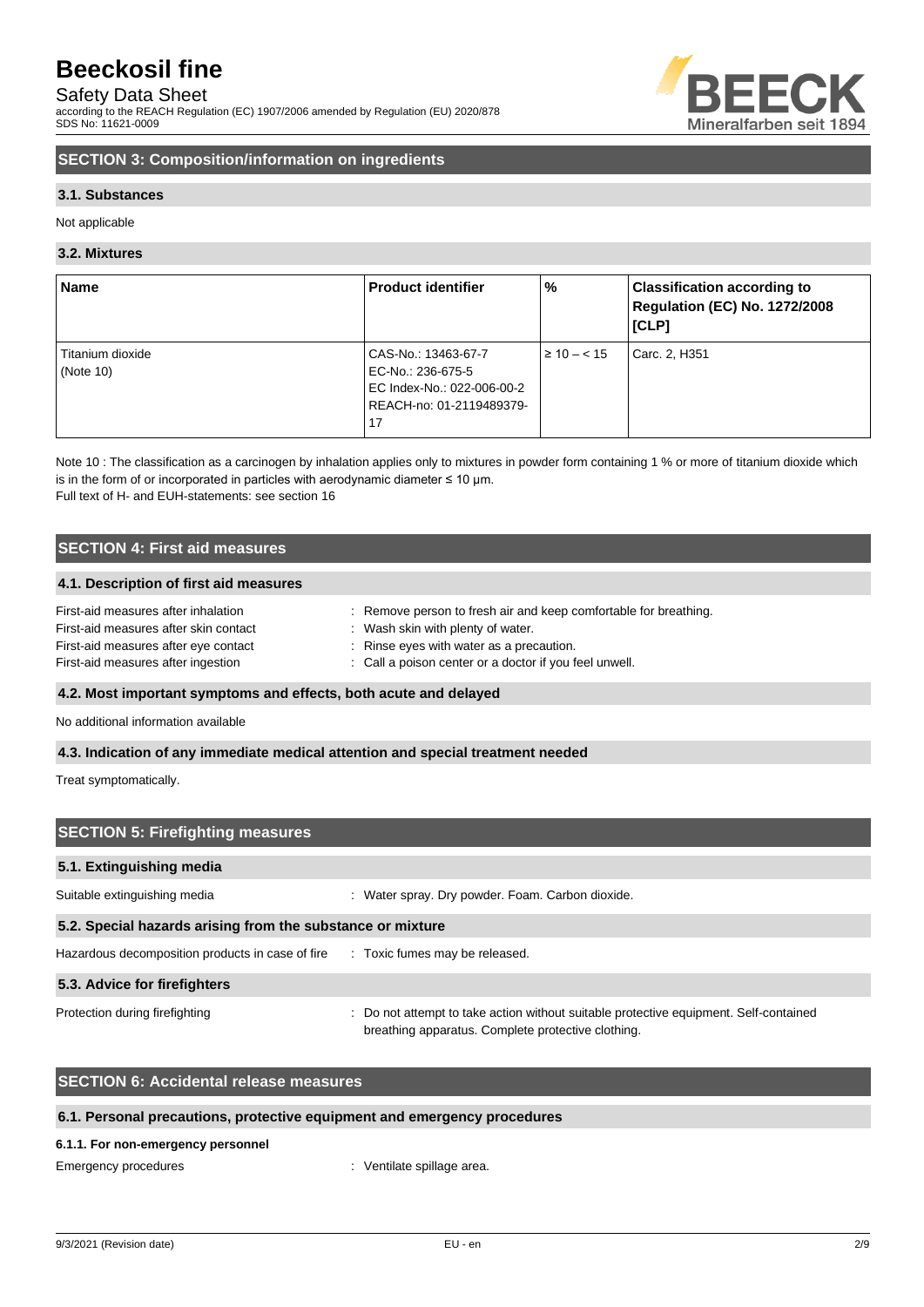## Safety Data Sheet

according to the REACH Regulation (EC) 1907/2006 amended by Regulation (EU) 2020/878 SDS No: 11621-0009



#### **6.1.2. For emergency responders**

Protective equipment **interprotective** content of the not attempt to take action without suitable protective equipment. For further information refer to section 8: "Exposure controls/personal protection".

# **6.2. Environmental precautions** Avoid release to the environment. **6.3. Methods and material for containment and cleaning up** Methods for cleaning up example and the state up liquid spill into absorbent material. Other information **contract of the contract of the Contract of Contract Standard Contract of Contract Contract Contract Standard Contract Contract Contract Contract Contract Contract Contract Contract Contract Contract Con 6.4. Reference to other sections** For further information refer to section 13. **SECTION 7: Handling and storage 7.1. Precautions for safe handling** Precautions for safe handling : Ensure good ventilation of the work station. Wear personal protective equipment.

Hygiene measures **included in the state of the state of the state of the state of the state of the state of the state of the state of the state of the state of the state of the state of the state of the state of the state** product.

## **7.2. Conditions for safe storage, including any incompatibilities** Storage conditions : Store in a well-ventilated place. Keep cool. Keep out of frost. Incompatible products in the set of the set of the set of the set of the set of the set of the set of the set of the set of the set of the set of the set of the set of the set of the set of the set of the set of the set of Storage temperature  $\overline{5} - 25$  °C

## **7.3. Specific end use(s)**

See Section 1.

## **SECTION 8: Exposure controls/personal protection**

## **8.1. Control parameters**

## **8.1.1 National occupational exposure and biological limit values**

No additional information available

## **8.1.2. Recommended monitoring procedures**

No additional information available

#### **8.1.3. Air contaminants formed**

No additional information available

#### **8.1.4. DNEL and PNEC**

No additional information available

## **8.1.5. Control banding**

No additional information available

#### **8.2. Exposure controls**

## **8.2.1. Appropriate engineering controls**

#### **Appropriate engineering controls:**

Ensure good ventilation of the work station.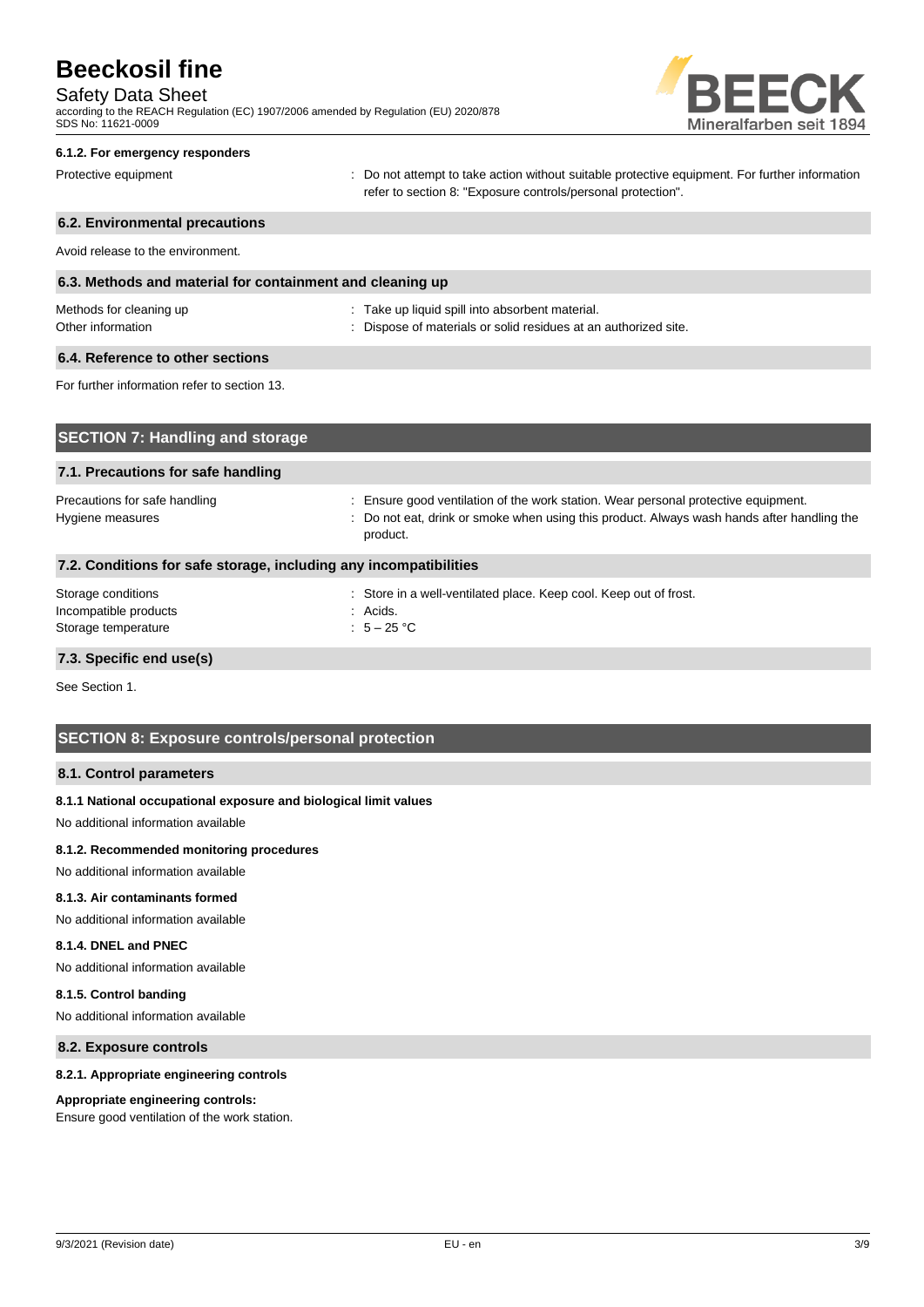## Safety Data Sheet

according to the REACH Regulation (EC) 1907/2006 amended by Regulation (EU) 2020/878 SDS No: 11621-0009



#### **8.2.2. Personal protection equipment**

#### **Personal protective equipment symbol(s):**



#### **8.2.2.1. Eye and face protection**

**Eye protection:** Safety glasses

#### **8.2.2.2. Skin protection**

#### **Skin and body protection:** Wear suitable protective clothing

**Hand protection:** Protective gloves

# **8.2.2.3. Respiratory protection**

#### **Respiratory protection:**

In case of insufficient ventilation, wear suitable respiratory equipment

#### **8.2.2.4. Thermal hazards**

No additional information available

**8.2.3. Environmental exposure controls**

#### **Environmental exposure controls:**

Avoid release to the environment.

## **SECTION 9: Physical and chemical properties**

## **9.1. Information on basic physical and chemical properties**

| Physical state                                  | Liquid                  |
|-------------------------------------------------|-------------------------|
| Colour                                          | White.                  |
| Odour                                           | Mild.                   |
| Odour threshold                                 | Not available           |
| Melting point                                   | Not available           |
| Freezing point                                  | Not available           |
| Boiling point                                   | : Not available         |
| Flammability                                    | Not applicable          |
| <b>Explosive limits</b>                         | Not available           |
| Lower explosive limit (LEL)                     | Not available           |
| Upper explosive limit (UEL)                     | Not available           |
| Flash point                                     | Not available           |
| Auto-ignition temperature                       | : Not available         |
| Decomposition temperature                       | Not available           |
| pH                                              | 11 ISO 4316             |
| Viscosity, kinematic                            | Not available           |
| Viscosity, dynamic                              | 5500 mPa-s              |
| Solubility                                      | Not available           |
| Partition coefficient n-octanol/water (Log Kow) | Not available           |
| Vapour pressure                                 | Not available           |
| Vapour pressure at 50 °C                        | Not available           |
| Density                                         | $1.5$ g/cm <sup>3</sup> |
| Relative density                                | Not available           |
| Relative vapour density at 20 °C                | Not available           |
| Particle size                                   | Not applicable          |
| Particle size distribution                      | Not applicable          |
| Particle shape                                  | Not applicable          |
| Particle aspect ratio                           | Not applicable          |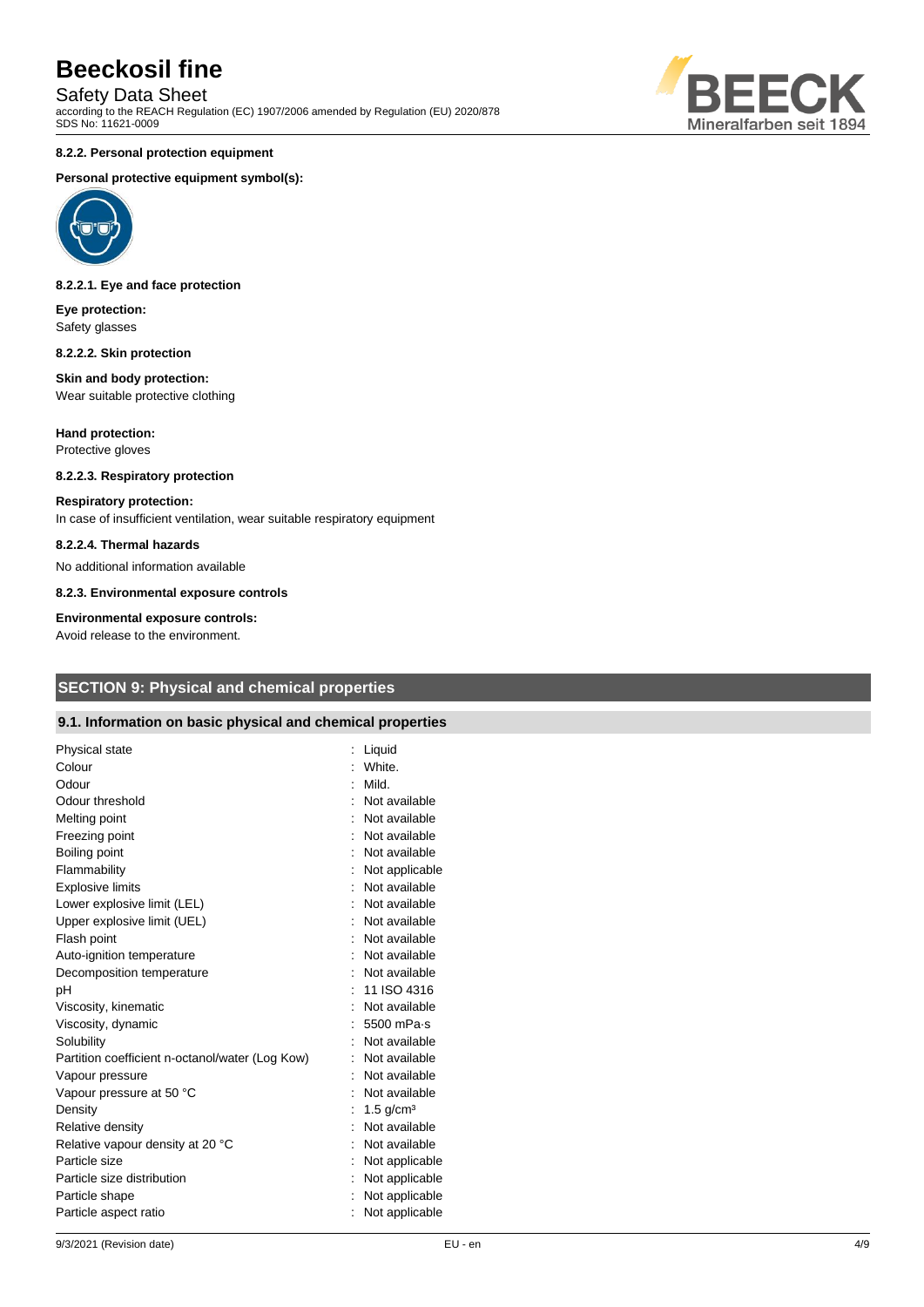# Safety Data Sheet

according to the REACH Regulation (EC) 1907/2006 amended by Regulation (EU) 2020/878 SDS No: 11621-0009



| Particle aggregation state     | : Not applicable |
|--------------------------------|------------------|
| Particle agglomeration state   | : Not applicable |
| Particle specific surface area | : Not applicable |
| Particle dustiness             | : Not applicable |
|                                |                  |

## **9.2. Other information**

## **9.2.1. Information with regard to physical hazard classes**

No additional information available

### **9.2.2. Other safety characteristics**

| VOC content | $\therefore$ 2 g/l |
|-------------|--------------------|
|-------------|--------------------|

|  | <b>SECTION 10: Stability and reactivity</b> |
|--|---------------------------------------------|

## **10.1. Reactivity**

The product is non-reactive under normal conditions of use, storage and transport.

## **10.2. Chemical stability**

Stable under normal conditions.

## **10.3. Possibility of hazardous reactions**

No dangerous reactions known under normal conditions of use.

#### **10.4. Conditions to avoid**

None under recommended storage and handling conditions (see section 7).

## **10.5. Incompatible materials**

No additional information available

## **10.6. Hazardous decomposition products**

Under normal conditions of storage and use, hazardous decomposition products should not be produced.

## **SECTION 11: Toxicological information**

## **11.1. Information on hazard classes as defined in Regulation (EC) No 1272/2008**

| Acute toxicity (oral)<br>۰.        | Not classified                       |
|------------------------------------|--------------------------------------|
| Acute toxicity (dermal)            | : Not classified                     |
| Acute toxicity (inhalation)        | : Not classified                     |
| Skin corrosion/irritation          | : Not classified<br>pH: 11 ISO 4316  |
| Serious eye damage/irritation      | : Not classified<br>pH: 11 ISO 4316  |
| Respiratory or skin sensitisation  | : Not classified                     |
| Germ cell mutagenicity<br>÷.       | Not classified                       |
| Carcinogenicity                    | Not classified.                      |
| Titanium dioxide (13463-67-7)      |                                      |
| IARC group                         | 2B - Possibly carcinogenic to humans |
| Reproductive toxicity              | : Not classified                     |
| STOT-single exposure               | : Not classified                     |
| STOT-repeated exposure             | : Not classified                     |
| Aspiration hazard                  | : Not classified                     |
| 11.2. Information on other hazards |                                      |

No additional information available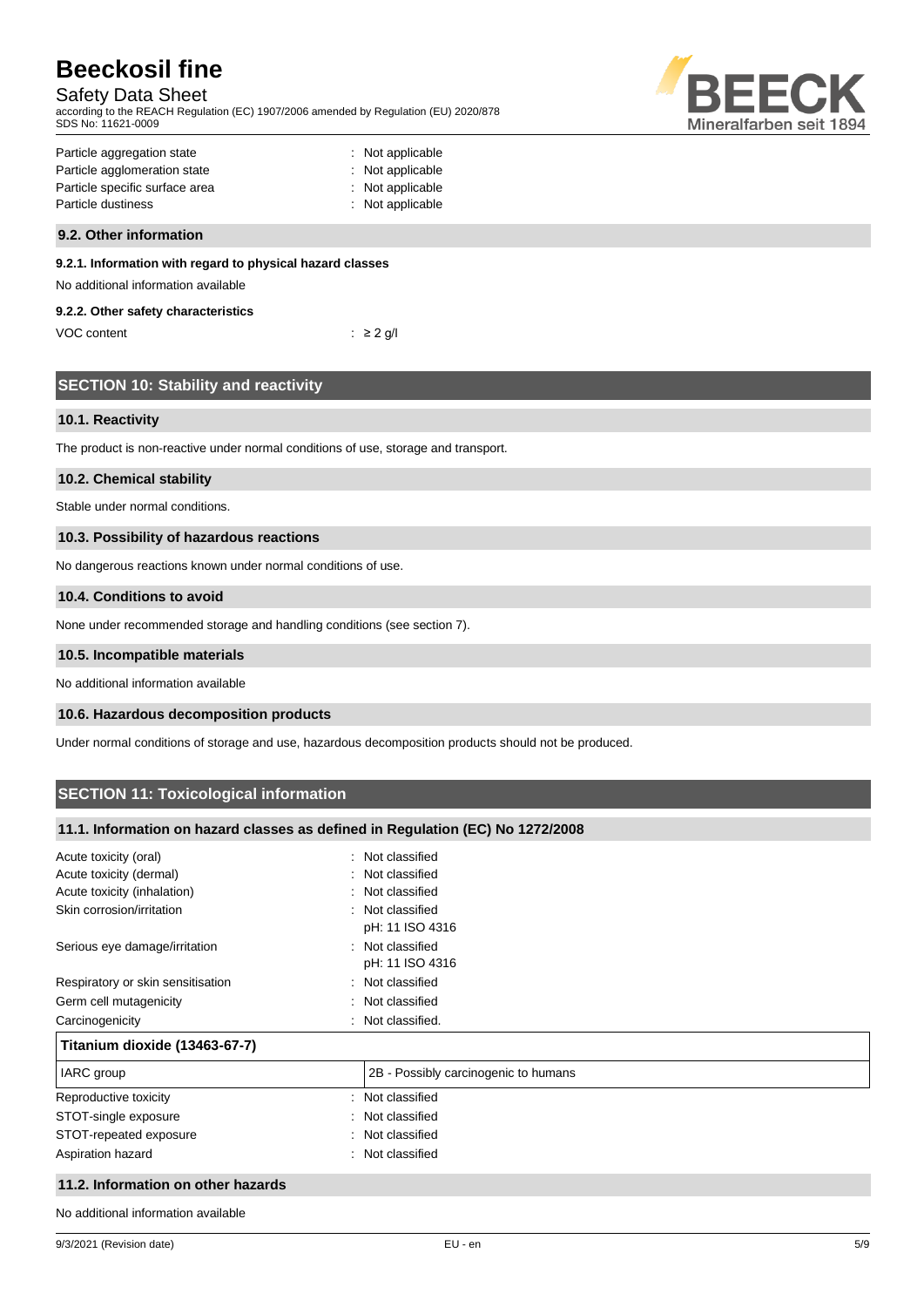# Safety Data Sheet

according to the REACH Regulation (EC) 1907/2006 amended by Regulation (EU) 2020/878 SDS No: 11621-0009



## **SECTION 12: Ecological information**

## **12.1. Toxicity**

| Ecology - general                                            | The product is not considered harmful to aquatic organisms nor to cause long-term adverse<br>effects in the environment. |
|--------------------------------------------------------------|--------------------------------------------------------------------------------------------------------------------------|
| Hazardous to the aquatic environment, short-term<br>(acute)  | : Not classified                                                                                                         |
| Hazardous to the aquatic environment, long-term<br>(chronic) | : Not classified                                                                                                         |
| 12.2. Persistence and degradability                          |                                                                                                                          |
| No additional information available                          |                                                                                                                          |
| 12.3. Bioaccumulative potential                              |                                                                                                                          |
| No additional information available                          |                                                                                                                          |
| 12.4. Mobility in soil                                       |                                                                                                                          |
| No additional information available                          |                                                                                                                          |
| 12.5. Results of PBT and vPvB assessment                     |                                                                                                                          |
| No additional information available                          |                                                                                                                          |
| 12.6. Endocrine disrupting properties                        |                                                                                                                          |
| No additional information available                          |                                                                                                                          |
| 12.7. Other adverse effects                                  |                                                                                                                          |

No additional information available

## **SECTION 13: Disposal considerations**

## **13.1. Waste treatment methods**

Waste treatment methods : Dispose of contents/container in accordance with licensed collector's sorting instructions.

European List of Waste (LoW) code : 08 01 12 - waste paint and varnish other than those mentioned in 08 01 11

## **SECTION 14: Transport information**

# In accordance with ADR / IMDG / IATA / ADN / RID

| <b>ADR</b>                             | <b>IMDG</b>   | <b>IATA</b>   | <b>ADN</b>    | <b>RID</b>    |  |
|----------------------------------------|---------------|---------------|---------------|---------------|--|
| 14.1. UN number or ID number           |               |               |               |               |  |
| Not regulated                          | Not regulated | Not regulated | Not regulated | Not regulated |  |
| 14.2. UN proper shipping name          |               |               |               |               |  |
| Not regulated                          | Not regulated | Not regulated | Not regulated | Not regulated |  |
| 14.3. Transport hazard class(es)       |               |               |               |               |  |
| Not regulated                          | Not regulated | Not regulated | Not regulated | Not regulated |  |
| 14.4. Packing group                    |               |               |               |               |  |
| Not regulated                          | Not regulated | Not regulated | Not regulated | Not regulated |  |
| 14.5. Environmental hazards            |               |               |               |               |  |
| Not regulated                          | Not regulated | Not regulated | Not regulated | Not regulated |  |
| No supplementary information available |               |               |               |               |  |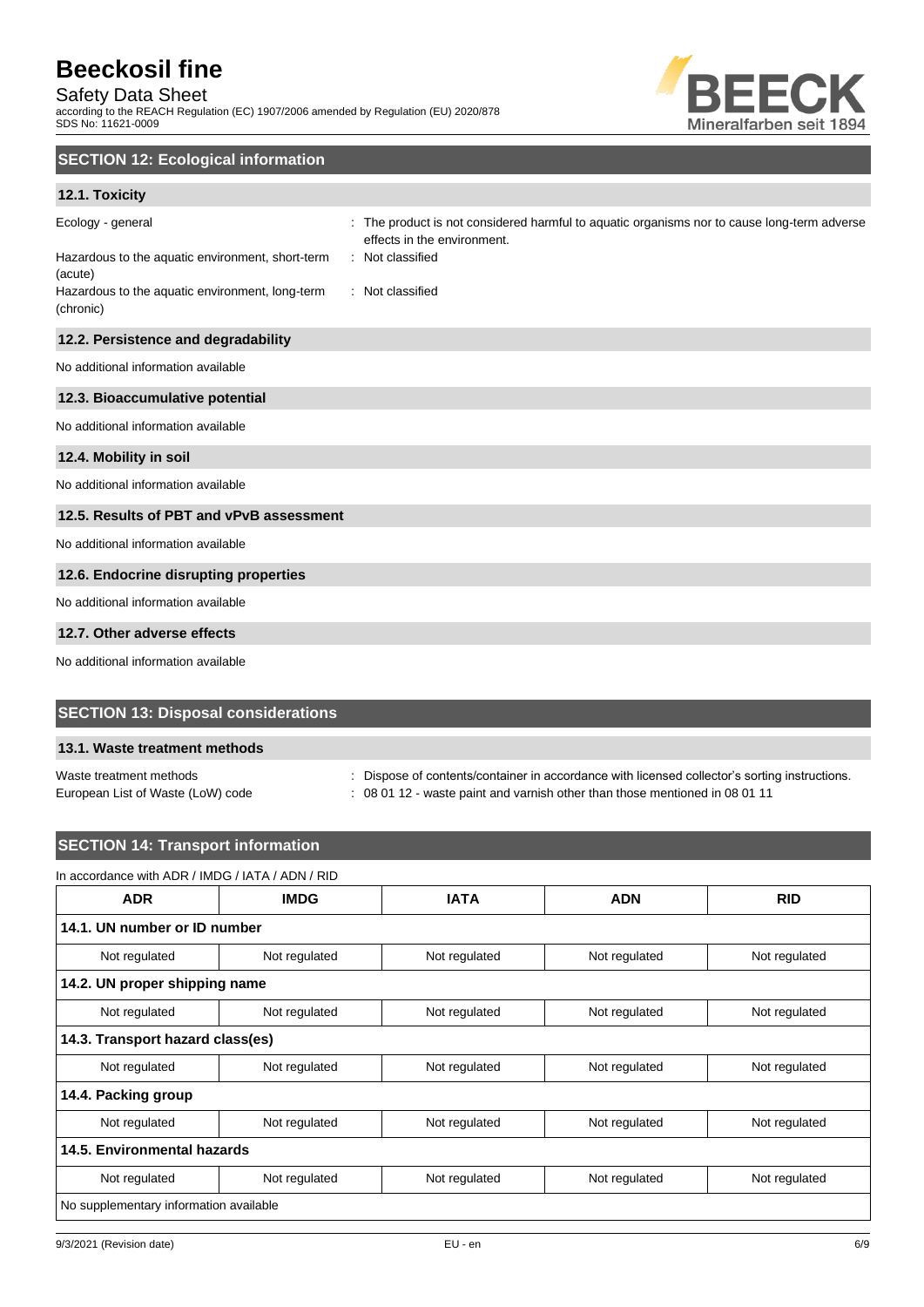## Safety Data Sheet

according to the REACH Regulation (EC) 1907/2006 amended by Regulation (EU) 2020/878 SDS No: 11621-0009



**Overland transport** Not regulated

**Transport by sea** Not regulated

**Air transport** Not regulated

**Inland waterway transport** Not regulated

**Rail transport**

Not regulated

## **14.7. Maritime transport in bulk according to IMO instruments**

Not applicable

## **SECTION 15: Regulatory information**

## **15.1. Safety, health and environmental regulations/legislation specific for the substance or mixture**

## **15.1.1. EU-Regulations**

Contains no REACH substances with Annex XVII restrictions

Contains no substance on the REACH candidate list

Contains no REACH Annex XIV substances

Contains no substance subject to Regulation (EU) No 649/2012 of the European Parliament and of the Council of 4 July 2012 concerning the export and import of hazardous chemicals.

Contains no substance subject to Regulation (EU) No 2019/1021 of the European Parliament and of the Council of 20 June 2019 on persistent organic pollutants

Contains no substance subject to Regulation (EU) 2019/1148 of the European Parliament and of the Council of 20 June 2019 on the marketing and use of explosives precursors.

VOC content : ≥ 2 g/l

## **15.1.2. National regulations**

No additional information available

#### **15.2. Chemical safety assessment**

No chemical safety assessment has been carried out

## **SECTION 16: Other information**

| Abbreviations and acronyms: |                                                                                                 |  |
|-----------------------------|-------------------------------------------------------------------------------------------------|--|
| <b>ADN</b>                  | European Agreement concerning the International Carriage of Dangerous Goods by Inland Waterways |  |
| <b>ADR</b>                  | European Agreement concerning the International Carriage of Dangerous Goods by Road             |  |
| <b>ATE</b>                  | <b>Acute Toxicity Estimate</b>                                                                  |  |
| <b>BCF</b>                  | Bioconcentration factor                                                                         |  |
| <b>BLV</b>                  | <b>Biological limit value</b>                                                                   |  |
| <b>BOD</b>                  | Biochemical oxygen demand (BOD)                                                                 |  |
| <b>COD</b>                  | Chemical oxygen demand (COD)                                                                    |  |
| <b>DMEL</b>                 | Derived Minimal Effect level                                                                    |  |

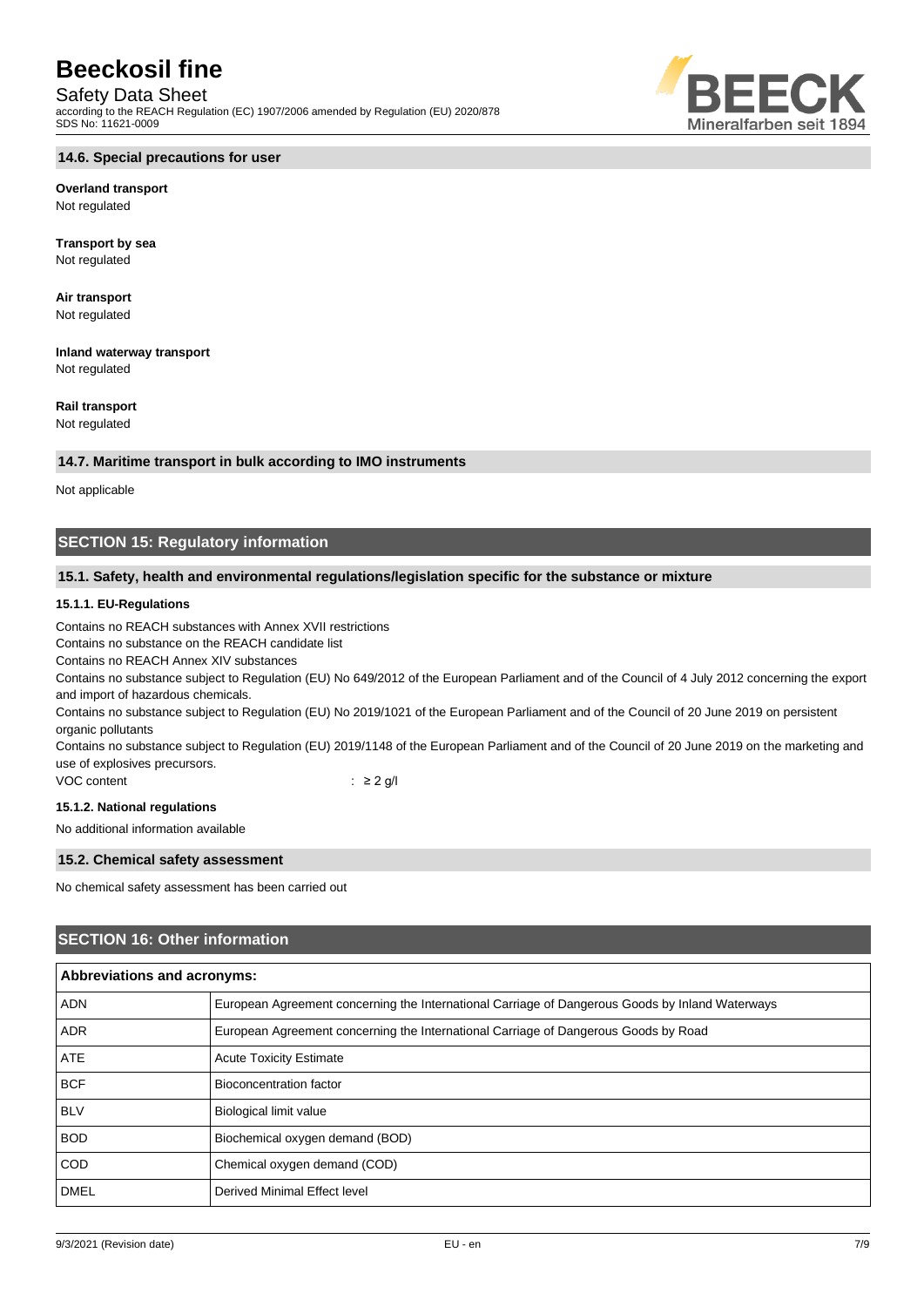## Safety Data Sheet

according to the REACH Regulation (EC) 1907/2006 amended by Regulation (EU) 2020/878 SDS No: 11621-0009



| <b>Abbreviations and acronyms:</b> |                                                                                                     |  |
|------------------------------------|-----------------------------------------------------------------------------------------------------|--|
| <b>DNEL</b>                        | Derived-No Effect Level                                                                             |  |
| EC-No.                             | European Community number                                                                           |  |
| <b>EC50</b>                        | Median effective concentration                                                                      |  |
| EN                                 | European Standard                                                                                   |  |
| <b>IARC</b>                        | International Agency for Research on Cancer                                                         |  |
| <b>IATA</b>                        | International Air Transport Association                                                             |  |
| <b>IMDG</b>                        | International Maritime Dangerous Goods                                                              |  |
| <b>LC50</b>                        | Median lethal concentration                                                                         |  |
| LD50                               | Median lethal dose                                                                                  |  |
| <b>LOAEL</b>                       | Lowest Observed Adverse Effect Level                                                                |  |
| <b>NOAEC</b>                       | No-Observed Adverse Effect Concentration                                                            |  |
| <b>NOAEL</b>                       | No-Observed Adverse Effect Level                                                                    |  |
| <b>NOEC</b>                        | No-Observed Effect Concentration                                                                    |  |
| OECD                               | Organisation for Economic Co-operation and Development                                              |  |
| <b>OEL</b>                         | Occupational Exposure Limit                                                                         |  |
| PBT                                | <b>Persistent Bioaccumulative Toxic</b>                                                             |  |
| PNEC                               | <b>Predicted No-Effect Concentration</b>                                                            |  |
| <b>RID</b>                         | Regulations concerning the International Carriage of Dangerous Goods by Rail                        |  |
| <b>SDS</b>                         | Safety Data Sheet                                                                                   |  |
| <b>STP</b>                         | Sewage treatment plant                                                                              |  |
| ThOD                               | Theoretical oxygen demand (ThOD)                                                                    |  |
| <b>TLM</b>                         | <b>Median Tolerance Limit</b>                                                                       |  |
| <b>VOC</b>                         | Volatile Organic Compounds                                                                          |  |
| CAS-No.                            | Chemical Abstract Service number                                                                    |  |
| N.O.S.                             | Not Otherwise Specified                                                                             |  |
| vPvB                               | Very Persistent and Very Bioaccumulative                                                            |  |
| ED                                 | Endocrine disrupting properties                                                                     |  |
| DOT                                | Department of Transport                                                                             |  |
| <b>TDG</b>                         | <b>Transportation of Dangerous Goods</b>                                                            |  |
| <b>REACH</b>                       | Registration, Evaluation, Authorisation and Restriction of Chemicals Regulation (EC) No 1907/2006   |  |
| <b>GHS</b>                         | Globally Harmonized System of Classification, Labelling and Packaging of Chemicals                  |  |
| CAS                                | CAS (Chemical Abstracts Service) number                                                             |  |
| <b>IBC-Code</b>                    | International Code for the Construction and Equipment of Ships carrying Dangerous Chemicals in Bulk |  |
| <b>CLP</b>                         | Classification Labelling Packaging Regulation; Regulation (EC) No 1272/2008                         |  |
| MARPOL 73/78                       | MARPOL 73/78: International Convention for the Prevention of Pollution From Ships                   |  |
| ADG                                | Transport of Australian Dangerous Goods                                                             |  |